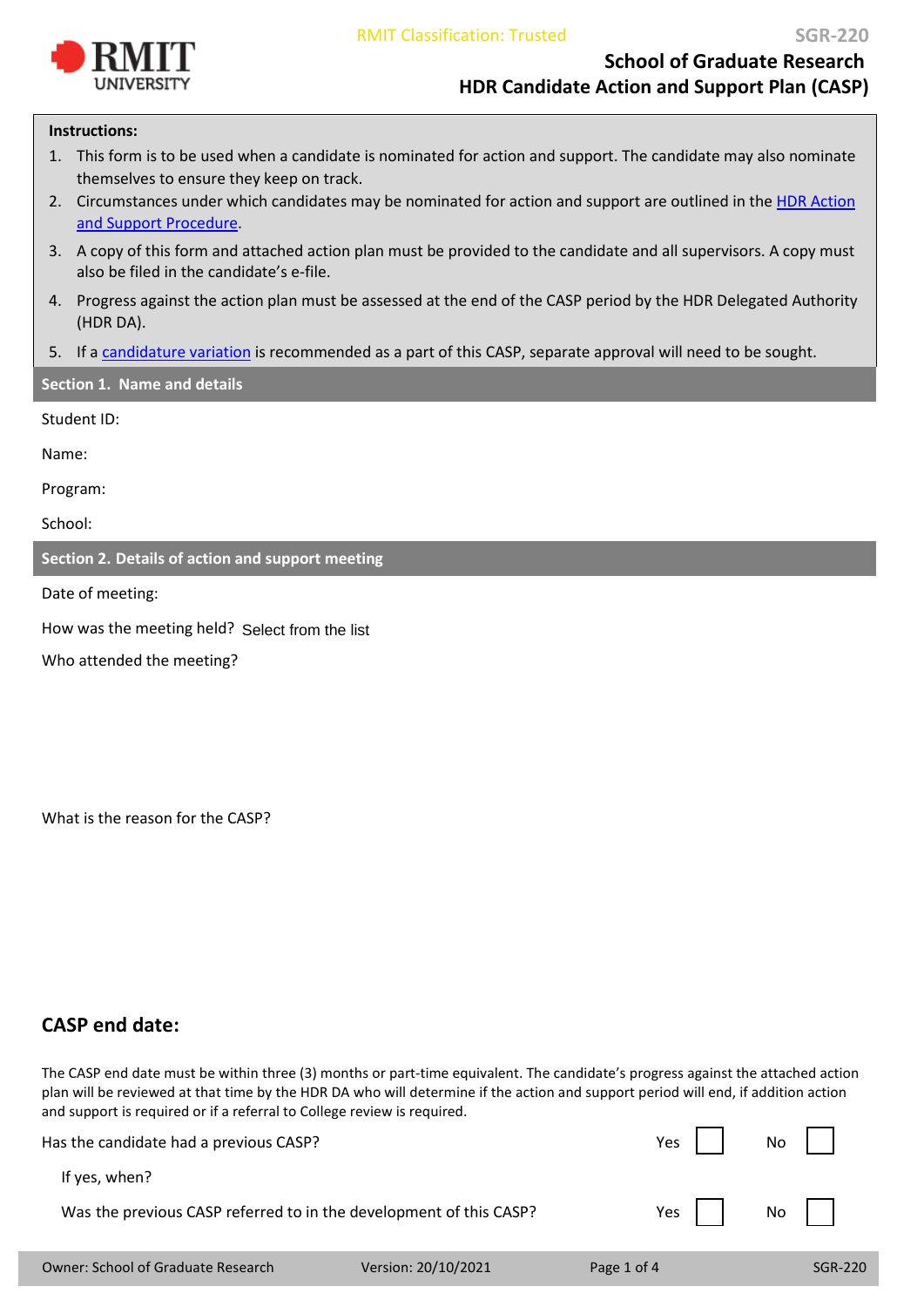

**School of Graduate Research HDR Candidate Action and Support Plan (CASP)**

**Section 3. Reasons for developing this CASP (candidate to complete)**

What issues and obstacles have you encountered in your research?

Are there any external factors impacting on your capacity to conduct your research?

What support do feel you need?

Are there any other issues/concerns that you think your supervisory team and/or HDR DA need to know about?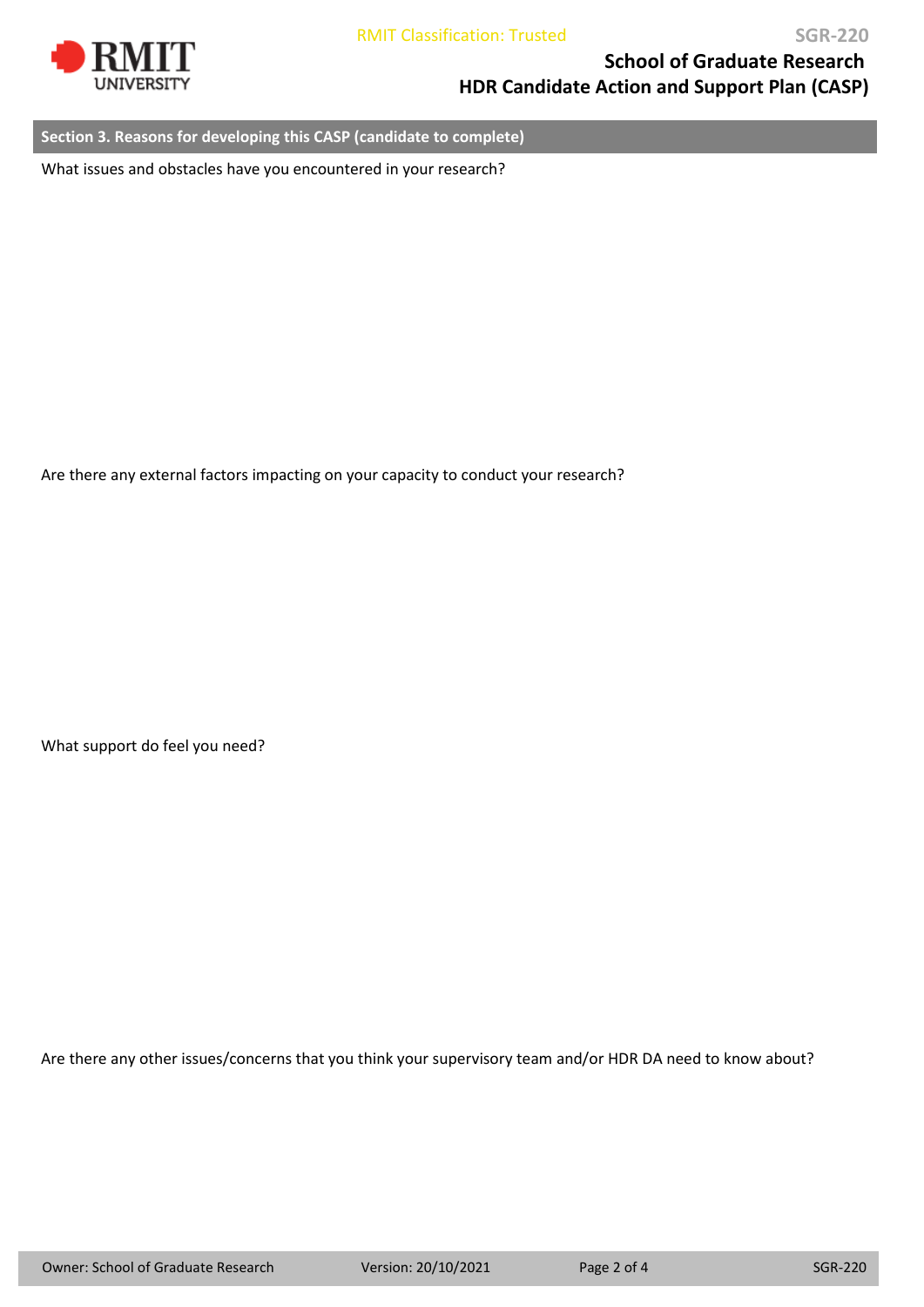

**SGR‐220**

**School of Graduate Research HDR Candidate Action and Support Plan (CASP)**

| Section 4. Recommendations (academic to complete)                                                  |                         |  |
|----------------------------------------------------------------------------------------------------|-------------------------|--|
| A) School-based support                                                                            |                         |  |
| The candidate and supervisors should:                                                              |                         |  |
| Increase frequency of meetings with the supervisory team to                                        | Select from list<br>per |  |
| Create a communication plan                                                                        |                         |  |
| Meet with / contact the school HDR DA                                                              | Select from list<br>per |  |
| Increase the number of hours spent on the research project to                                      | per week                |  |
| Request to postpone a milestone. Please contact your College Research Training Services Team.      |                         |  |
| Take detailed meeting notes and ensure they are accurately recorded, shared and maintained on file |                         |  |

Other details of how the candidate will be supported by the school:

B) Recommendations to vary candidature

Candidate requires extension beyond maximum to the end date of this CASP

HDR DA to review supervisory arrangements

The candidate should consider applying for:

Changing study load (e.g. change to part‐time)

Leave of absence

Transferring to another HDR program

C) Recommendations for general academic and other support services

RMIT offers a range of support services to assist students during their studies, including:

**[Academic](https://www.rmit.edu.au/students/study-support) support** ‐ free assistance with academic writing, study skills and English language development

**Student [Wellbeing](https://www.rmit.edu.au/students/support-and-facilities/student-support) Services** – free and confidential wellbeing support services, including counselling and equitable learning services, accommodation, financial and legal advice. They can also refer you to other Student Services and community services for specialist assistance

Please detail advice provided to the candidate about the available support services: